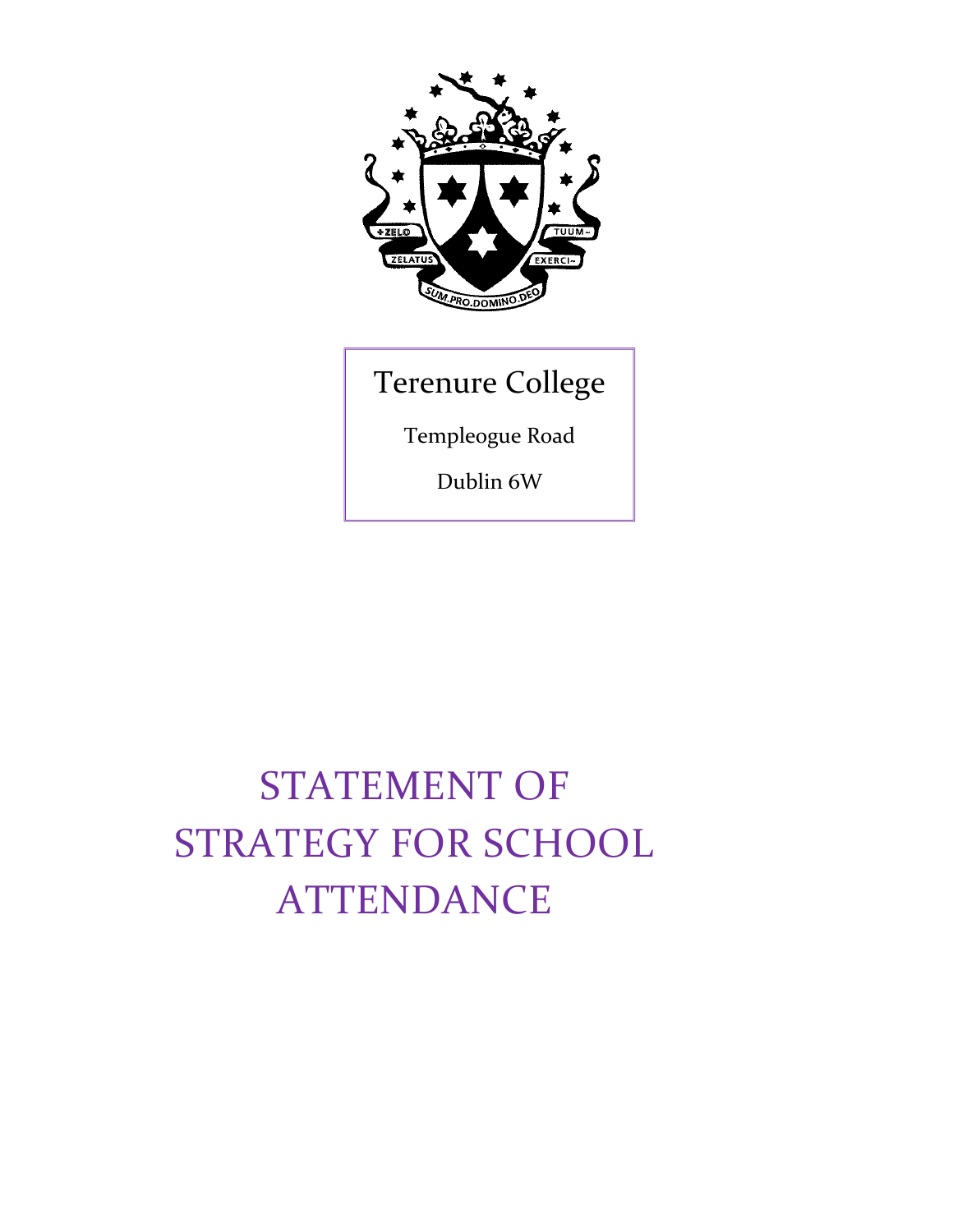## VISION AND VALUES RELATING TO ATTENDANCE

Alongside contemplation and service, community is a key value of the Carmelite Order. Terenure College is convinced that good attendance leads to students being successfully bound into the "centre of learning" and "community of faith" that is Terenure College. In addition, there is a direct relationship between a student's regular attendance and both their enjoying their experience in the College and ultimately achieving success in their schooling. Ultimately, regular attendance at school is essential for all students so that they may reach their potential. Students cannot easily be active participants in their own learning process if they are not present in school.

Terenure College aims to foster a culture of regular attendance at school for all pupils. Good attendance is encouraged by the hospitality and genuine warmth which are the hallmarks of the welcome for all who come into the College. This applies especially to the students of the College who – alongside the teachers and staff of the school – enter into the College on a daily basis.

#### AIMS

The provisions of the *Education (Welfare) Act 2002* inform and support this statement of strategy which aims to:

- i. Encourage full attendance where possible
- ii. Identify pupils at risk of non-attendance
- iii. Raise awareness of the importance of school attendance.
- iv. Foster an appreciation of learning.
- v. Embed effective communication with parents in relation to school attendance
- vi. Ensure compliance with the relevant legislation

## HIGH EXPECTATIONS AROUND ATTENDANCE

Students are expected to attend school every day unless there is a legitimate reason for absence.

All students must attend at the scheduled times every day:

Monday, Tuesday, Thursday, Friday: 8.45am to 1pm & 1.45pm to 3.45pm.

Wednesday: 8.45am to 1pm.

Students are expected to be present each day. They may not be absent from school except when the absence is unavoidable due to illness, urgent family reason or other legitimate and unavoidable reason. In addition, students are expected to maintain high standards of punctuality throughout the day.

During the school day, every student must attend every class according to their timetable unless prior permission has been received from the Principal, Deputy Principal, Form Master, or relevant teacher. The unauthorised absence of a student from any class during the school day will be viewed as a breach of the Code of Behaviour and appropriate sanctions may apply.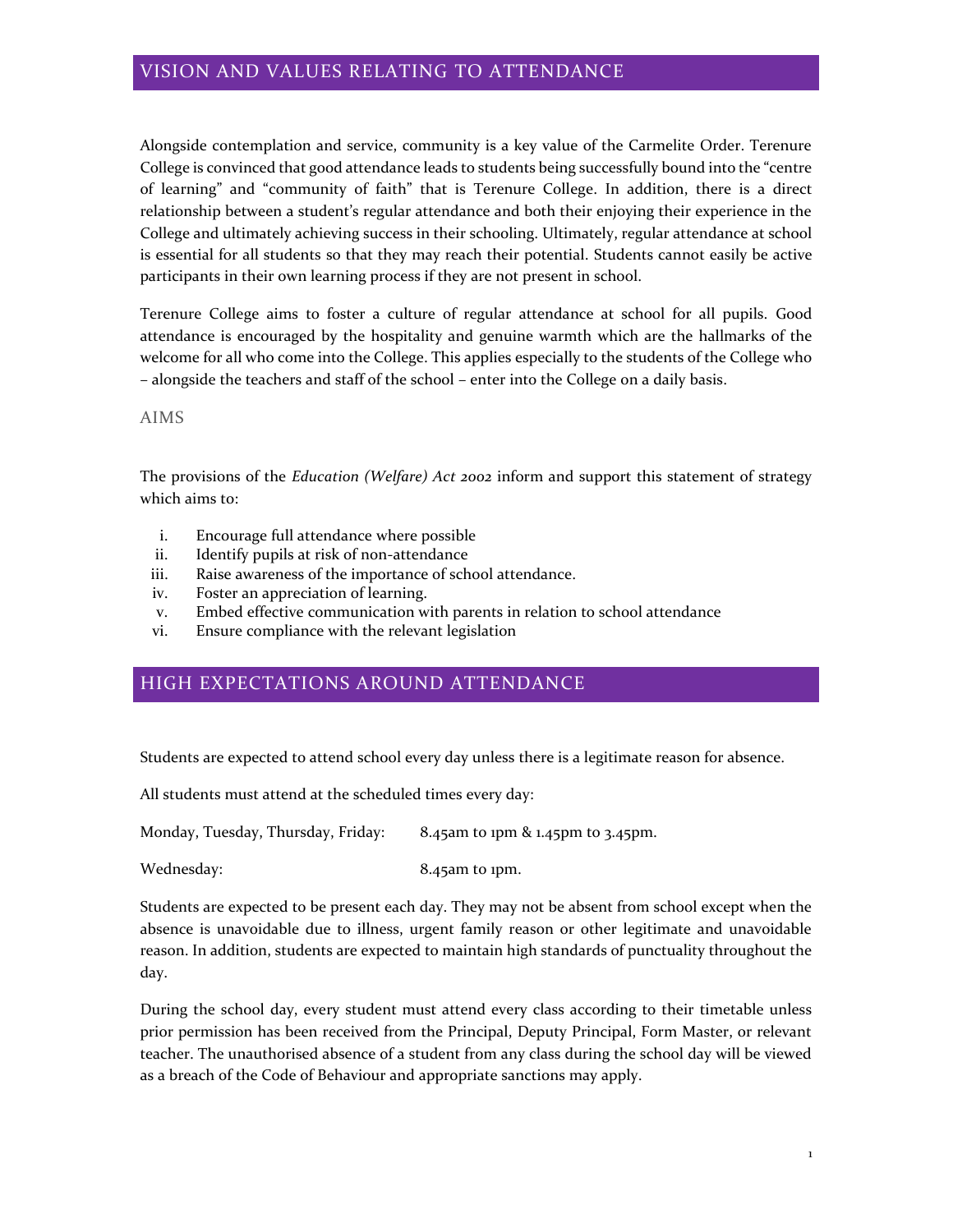## AUTHORISED ABSENCE

Absences from school must be explained in writing by a Parent/Guardian to the Form Master using Absence Notes that are provided in the College Diary. In addition to this parents of Fourth, Fifth and Sixth Year students are requested to ring the College between 8.45 a.m. and 9.25 a.m. on the day of their son's absences, informing the College of the absence.

A student wishing to leave the school premises for a legitimate reason during the school day must have a signed note from their parent/guardian. This note should include the reason for the absence and the time the student is leaving. No student will be permitted to leave without presenting a signed note to their Form Master in advance of leaving the premises. Any student who leaves the school premises without such authorisation will be deemed to have breached the school code of discipline and appropriate sanctions may be applied.

In cases where a student receives late notice of a reason they must leave school from their parent(s) / guardian(s), a phone call to the school must be made, but must be followed by up an appropriate written note.

All students who leave the school during the school day – other than on approved school outings with a teacher, etc. – must exit by Reception after signing the appropriate 'Sign-Out Book' left there.

## ILLNESS DURING THE SCHOOL DAY

In the event of a student becoming ill or getting injured during the day they should inform their class teacher who may send them to the School Nurse (or Reception if School Nurse is unavailable).

If permission is granted to go home contact with their parents/guardians will be made by the School Nurse who will also email the relevant Form Master.

Students should not contact home via a mobile phone or prior to getting permission to leave the school premises.

Parents/guardians are expected to make arrangements for the collection of their son at Reception in the event of a student being ill or injured.

In the event of a student taking ill during lunchtime (while off the school premises) the College must be notified immediately by a parent/guardian.

## MEDICAL / DENTAL APPOINTMENTS

Parents/guardians and students are requested not to make medical or dental appointments during school hours.

Where this is not possible, a signed note seeking permission to leave the school must be completed in advance and handed to the Form Master.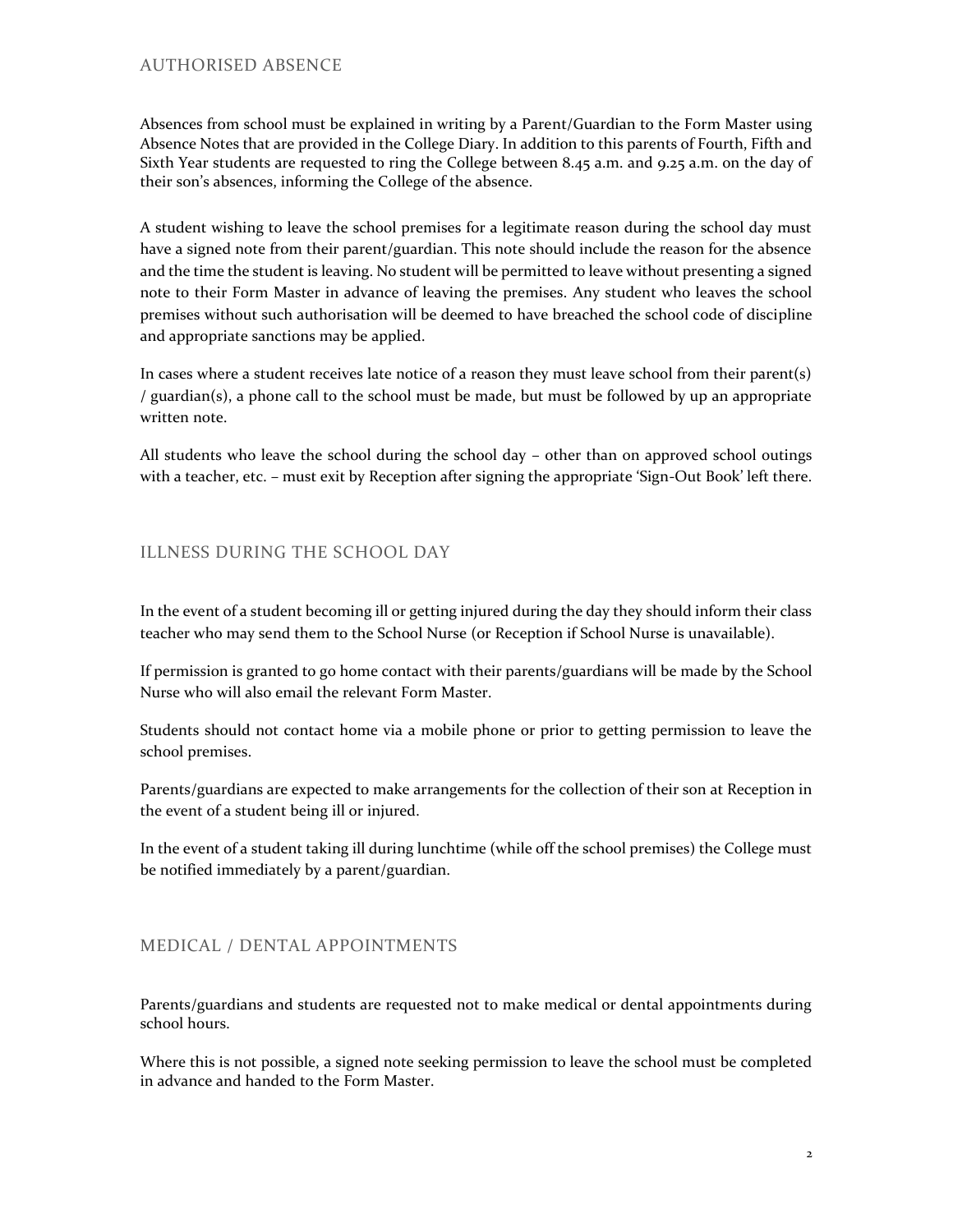Truancy is considered an extreme breach of the Code of Behaviour. This includes in-school truancy where a student remains in the school building but does not attend a timetabled class/classes.

## HOW ATTENDANCE WILL BE MONITORED

- In Terenure College, Form Masters take the primary role of administering the attendance strategy. Teachers of the 8.45 class take a roll-call on *VSWare* which is monitored and followed up by each Form Master daily.
- Teachers take a roll-call on *VSWare* in every subsequent class to identify any absences occurring within the school day. These records are monitored and followed up by each Form Master daily.
- Form Masters take a roll and collect absence notes daily.
- Form Masters will inform parents of the number of days of absence by formal school reports unless a situation warrants otherwise.
- School attendance levels are monitored regularly.

## PROCEDURES FOR RECORDING EXPLANATIONS FOR ABSENCES

- Pre-printed absence notes are provided to students at the back of the College Diary.
- Parents and students are required to provide notes in advance of planned absences to the Form Master.
- If a student is absent without prior warning, an absent note must be completed and handed to the Form Master when the student's return to school.
- If a delay occurs in the providing absent notes sanctions may be applied by the relevant Form Master, Principal or Deputy Principal.

### PROCEDURES FOR RECORDING ABSENCES FOR SCHOOL ACTIVITIES

- Where students are not present in the College because of participation in a school activity (including approved Work Experience or Care Week), these are not recorded as an absence.
- Teachers organising activities (school trips, extra-curricular activities, etc.) where students will not be present will provide the relevant Form Master(s) and class-teachers with names of students who will be absent and the length of the expected duration of the absence.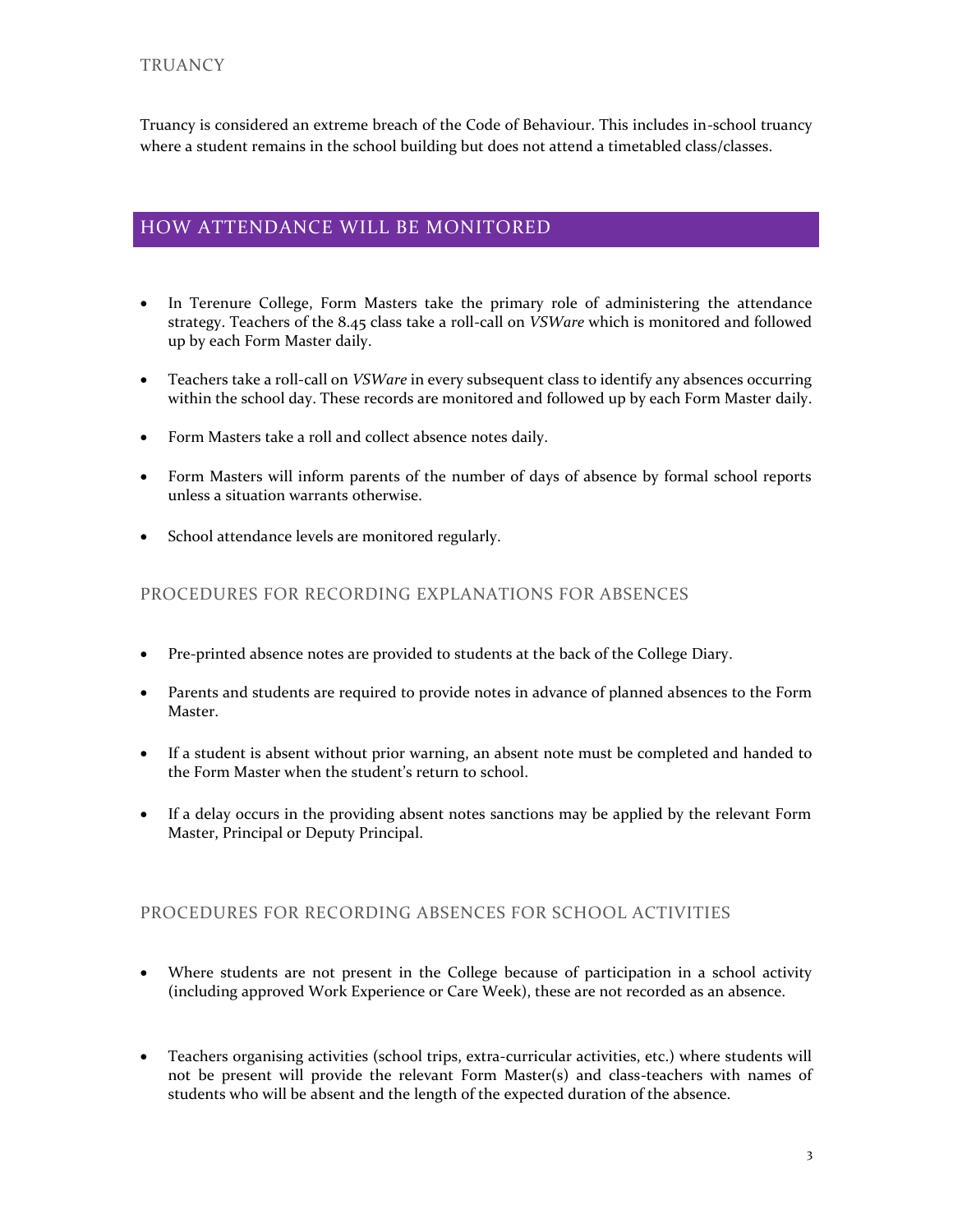• On occasion students may be absent from class due to school related activities such as sport and drama. Such absences are sanctioned on the understanding that students ensure all homework is sourced and carried out to a satisfactory standard. Students may be removed from such activities if they are having an adverse effect on their academic progress.

## PROCEDURES FOR ENCOURAGING AND RECORDING TIMELY ATTENDANCE

- A 'warning-bell' is sounded a few minutes before class begins officially at 8.45am, 11am, and 1.45pm.
- Students are expected to be inside the building before this warning-bell, and at their desks when the class-bell goes at 8.45am, 11am, and 1.45pm.
- Students who are late at 8.45 or 13.45 must enter the school via reception and have their lateness recorded. Such students are expected to produce a note from their parent/guardian explaining the reason they were late or face sanction.
- Late arrival to school on a repeated basis will be viewed as a breach of discipline and appropriate sanctions may apply.

## SUMMARY OF THE MAIN ELEMENTS OF THE SCHOOL'S APPROACH TO ATTENDANCE

## THE WHOLE SCHOOL APPROCH

- The calendar for the forthcoming academic year is sent to parents with Summer reports. In addition, it is published on the school website and in the school journal. This should assist parents / guardians in planning to minimise non-attendance during the school term.
- Parents' Information Evenings are conducted for each year group at the beginning of the academic year. At these evenings, both the Principal and Form Master stress the importance of regular, timely attendance to each student's progress and explain the procedures for notifying the school of absences.
- There is regular communication with parents regarding isolated and repeated incidents of nonattendance, outlined above.
- The importance of school attendance is emphasised to students at year assemblies at the beginning of each academic year.
- Support and advice is provided to parents and students through Form Masters, Chaplaincy Team, Guidance Counsellor, Deputy Principal and Principal in ensuring high-levels of attendance and in resolving attendance related issues.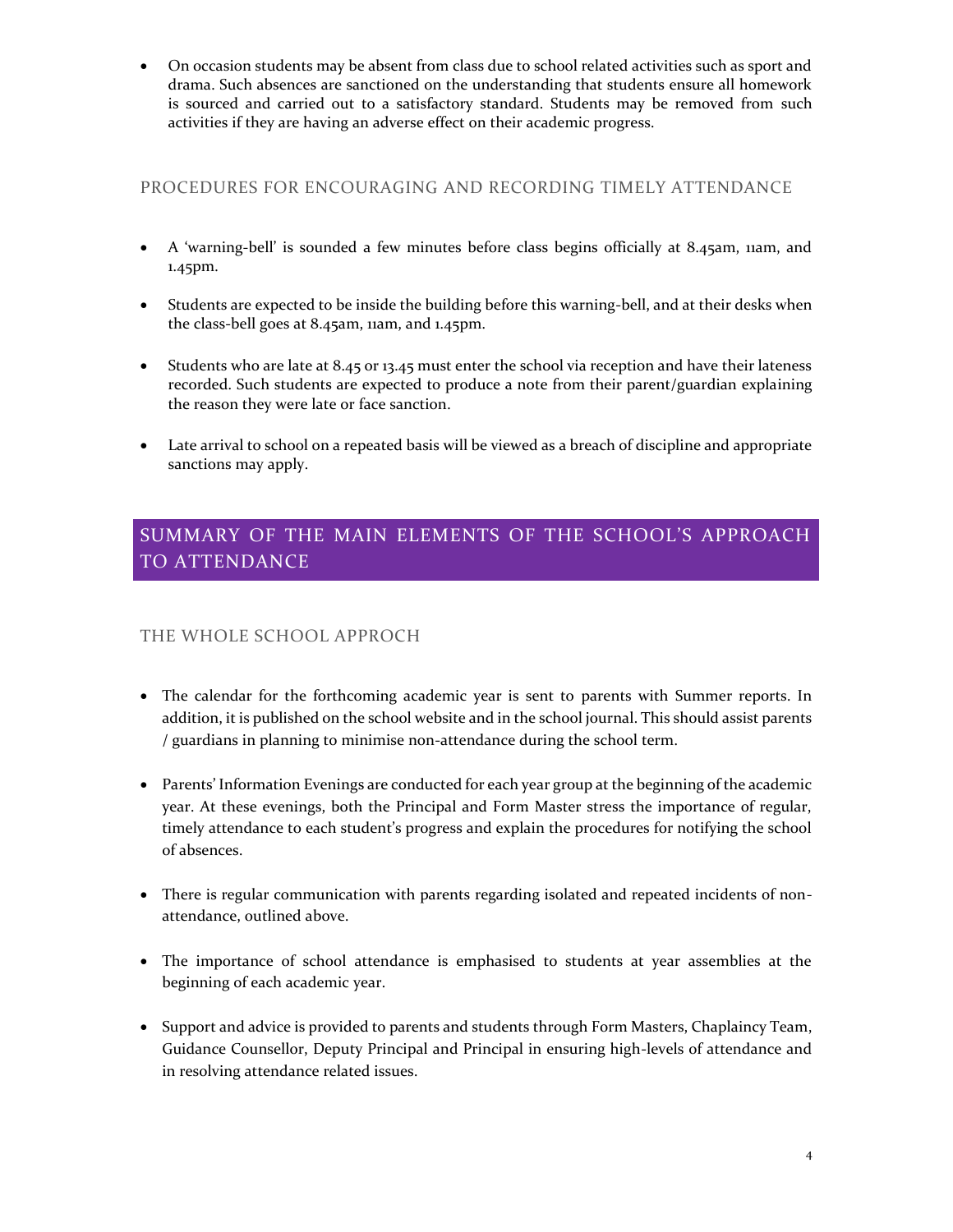• Where necessary a student's attendance record is discussed with the Form Master and/or class teachers at Parent-Teacher Meetings.

## PROMOTING GOOD ATTENDANCE

- Terenure College's commitment to its core values, as a centre of learning and a community of faith, provides a safe and welcoming environment for all its students. This commitment is delivered through the efforts of the teaching staff, the Chaplaincy team, the Guidance Counsellor and the Management of the school.
- Good attendance is promoted in the school through its commitment to the holistic development of all students, and is reflected in the Carmelite value of community, which permeates all aspects of school-life.
- Form Masters have also a role in making students aware of the importance of regular attendance.
- The school offers a wide range of extra-curricular activities and encourages all students to be involved in school-life beyond the classroom. Such activities foster a sense of school community and pride which can encourage attendance.
- The school Student Council provides students with a voice in within the school's representative structures and in turn promotes a sense of belonging.

## RESPONDING TO POOR ATTENDANCE

- Persistent lateness may result in students being placed on Detention.
- Un-authorised absence during the school day may result in the student being placed on Detention, Suspension or the student may be required to attend school on certain date(s) when other students are not required to be in attendance.
- The Form Master identifies, at an early stage, those students who are at risk of developing school attendance problems in order to facilitate an intervention.
- The Form Master meets with students who may be at risk to encourage them to attend. The Form Master may invite parents/guardians to the school to discuss and attempt to resolve any difficulties or impediments to their regular attendance at school.
- The Form Master communicates the names of students of concern to the Pastoral Care Team at their weekly meeting. The Pastoral Care Team may make recommendations to support the student, for example, the Guidance Counsellor, the Chaplaincy Team, Learning Support Teachers, or outside agencies as appropriate.
- After 20 days absence, the parents/guardians of students under sixteen years of age may be informed of the school's obligation to inform the Educational Welfare Services of TUSLA and inviting them to the College to discuss the situation if they wish.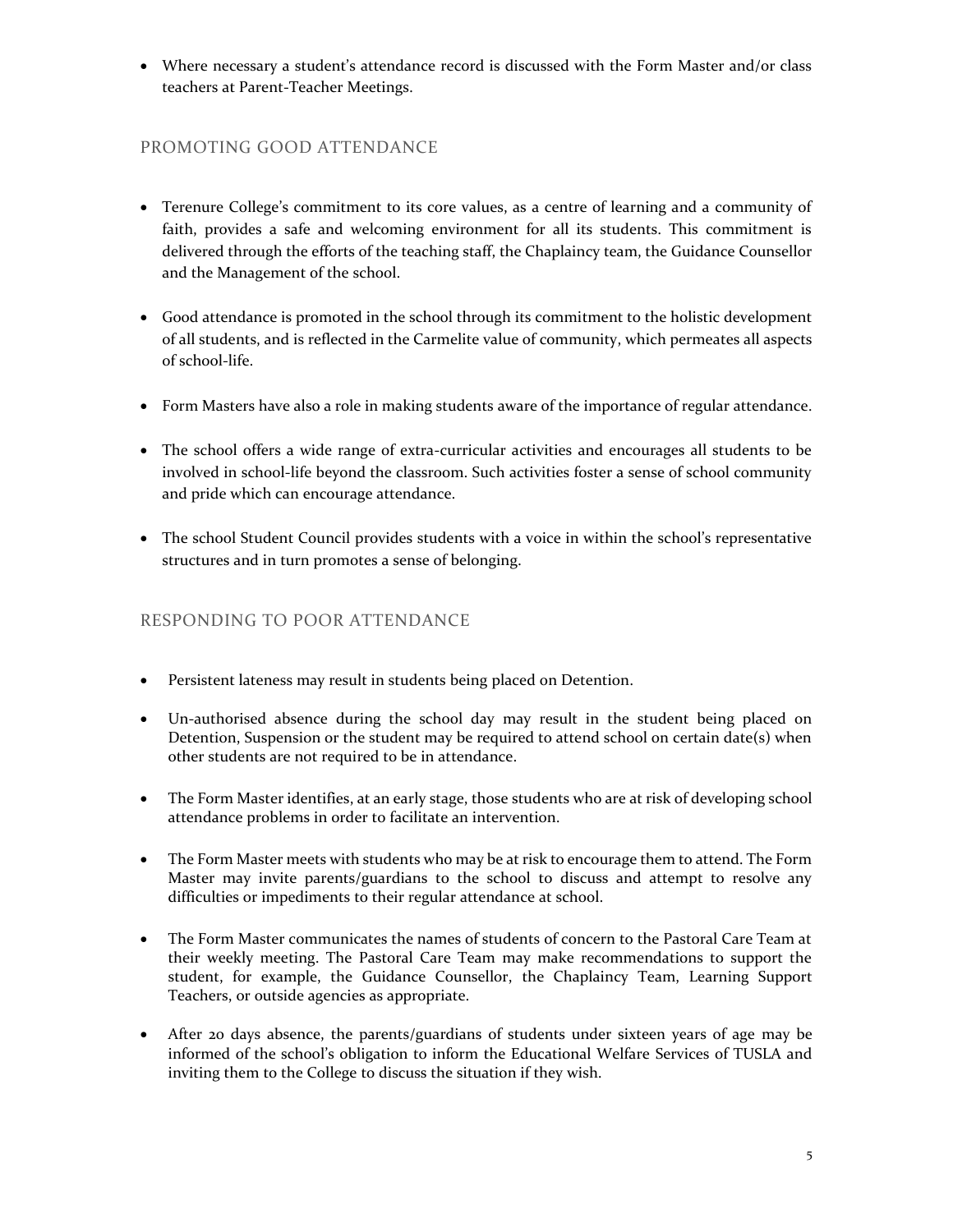Each of the partners in the College has a part to play in ensuring good student attendance. Some of the aspects of these roles and responsibilities are outlined below:

## STUDENTS

- Each student has a personal responsibility to attend school each day.
- Students are not to leave the school without having informed an appropriate adult, typically, their Form Master in the first instance. If such an adult is not a Form Master they will inform the Form Master (ideally by email or a note).
- Students who leave the school during the school day (other than on an approved school outing with a teacher) must sign the 'Sign-Out Book' at *Reception*.

## PARENTS

- As the primary educators parents have a responsibility to ensure that their children attend school unless there is an unavoidable and legitimate reason for their absence.
- The Education (Welfare) Act 2000 obliges parents where a child (under sixteen) is absent from the school during part of a school day, for an entire school day, or for more than one school day, to notify the principal of the reasons for the child's absence.
- Parents are obliged to ensure that the College is kept supplied with up to date emergency telephone numbers or means of contact.
- Parents will ensure, as far as is possible, that discretionary absences occur outside term time. The College management will furnish them with a calendar of the school year to assist them in this regard.
- Parents are requested to ring the College between  $8.45$  a.m. and  $9.25$  a.m. on the day of their son's absences, informing the College of the absence.

## TEACHER

- The monitoring of school attendance is also the responsibility of every teacher in the school.
- Each teacher has with an obligation to record attendance at the beginning of each class session on *VSWare*.
- This register is to be available for Form Masters, Principal and Deputy Principal to crosscheck attendances of students.
- Teachers have a responsibility to bring any concerns regarding student attendance to the appropriate Form Master.

### FORM MASTERS

- Form Masters take the primary role in ensuring a high standard of attendance.
- Form Masters are responsible for monitoring and recording the attendance of students in their year group.